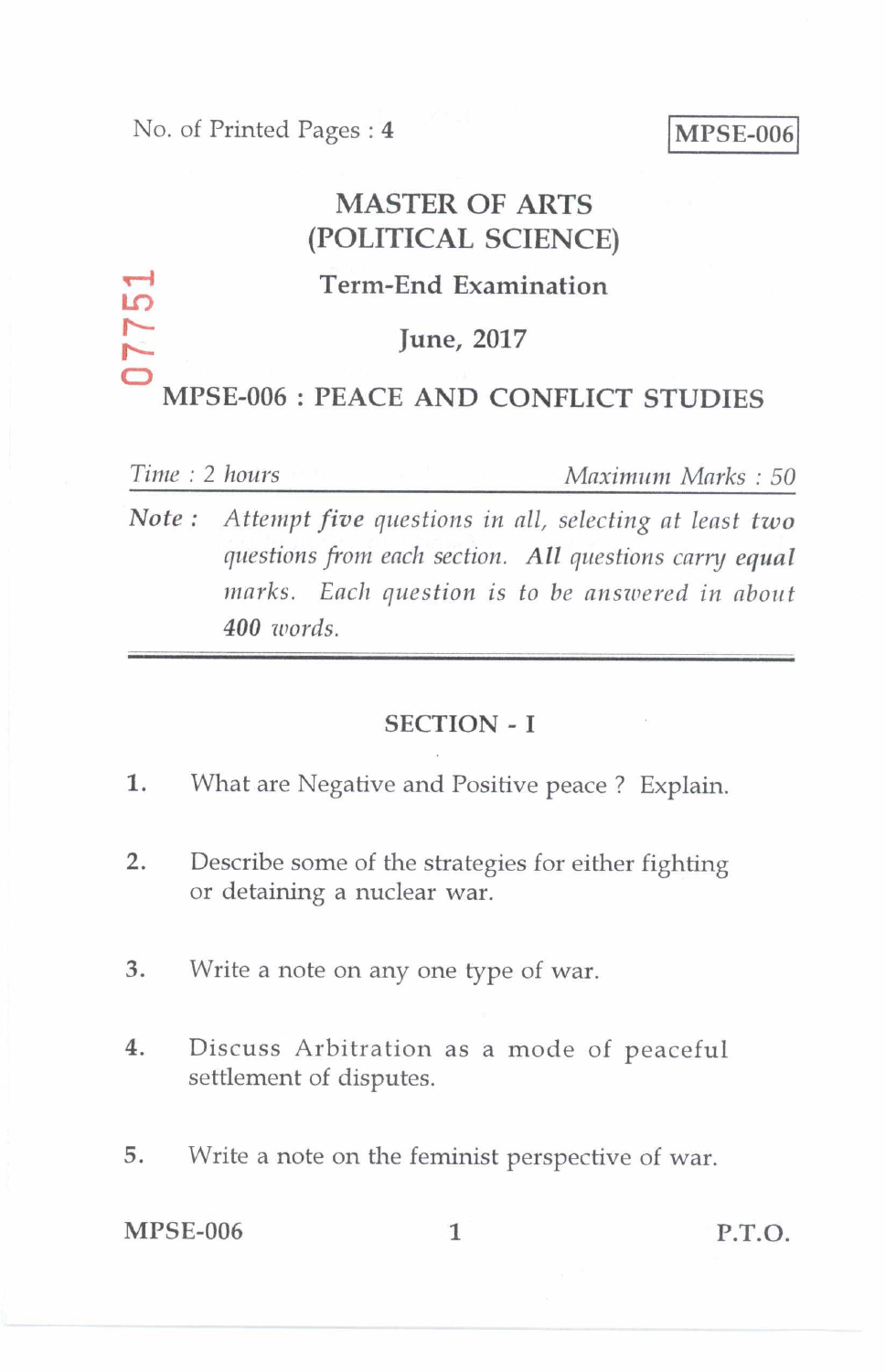#### SECTION-II

- 6. What is Peace keeping ? Describe its salient characteristics.
- 7. What do you understand by Disarmament ? Explain.
- 8. Enumerate and describe the key elements of Confidence Building.
- 9. Discuss any one method of conflict resolution.
- 10. Write an essay on the Gandhian vision of peace.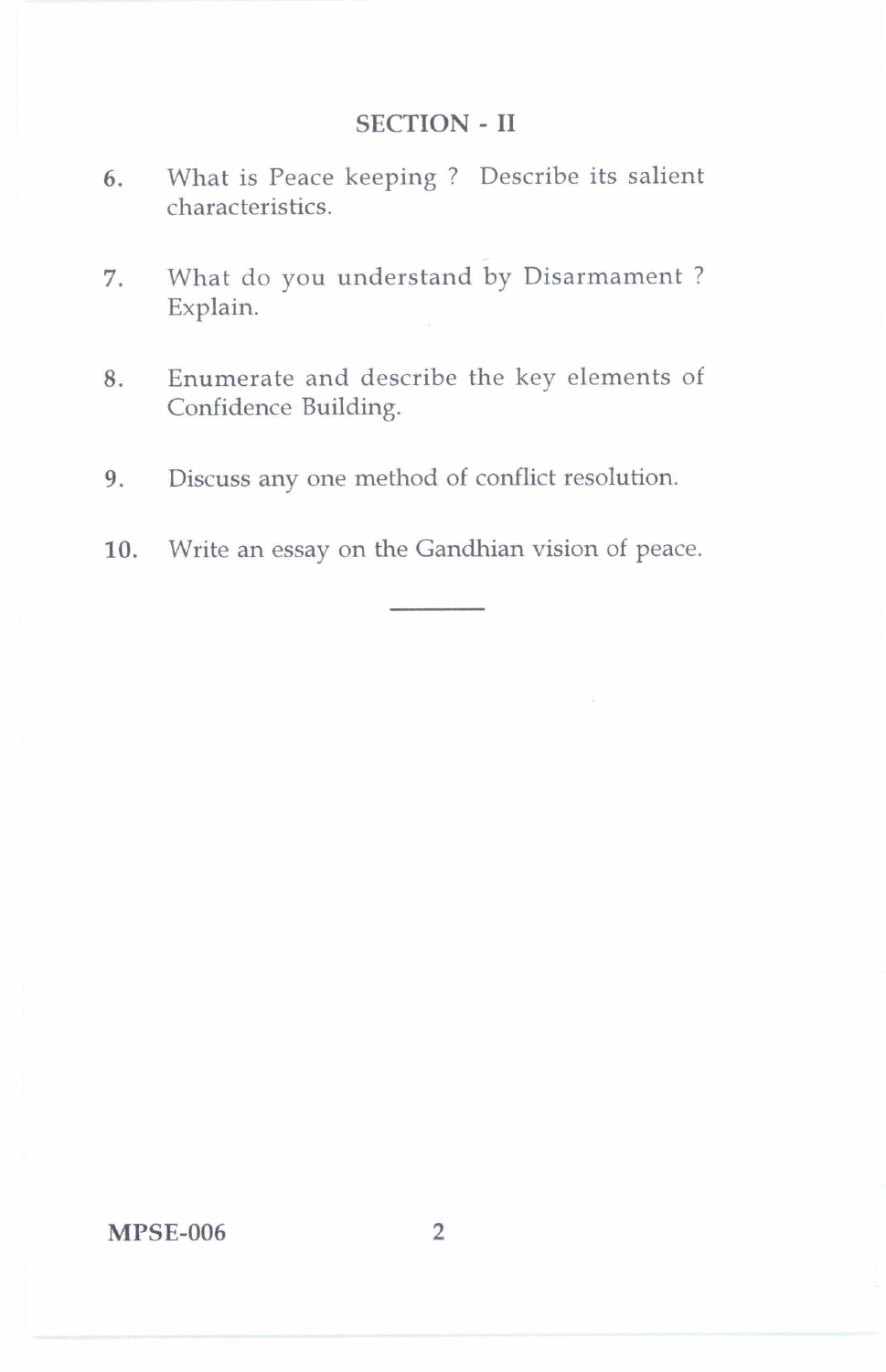एम.पी.एस.ई.-006

स्नातकोत्तर उपाधि कार्यकम (राजनीति शास्त्र) सत्रांत परीक्षा जून, 2017

एम.पी.एस.ई.-006: शांति और द्वंद्व अध्ययन

समय: 2 घण्टे

अधिकतम अंक : 50

नोट : कुल **पाँच** प्रश्नों के उत्तर दें, प्रत्येक अनुभाग में से कम से कम **दो** प्रश्न चुनते हुये**। सभी** प्रश्नों के **समान** अंक हैं। प्रत्येक प्रश्न का उत्तर लगभग 400 शब्दों में दें।

### अनुभाग - I

- नकारात्मक और सकारात्मक शांति क्या हैं ? व्याख्या करें।  $\mathbf{1}$ .
- एक परमाणु युद्ध को लड़ने अथवा उसे रोकने के लिये कुछ  $2.$ रणनीतियों का वर्णन करें।
- किसी एक प्रकार के युद्ध पर लेख लिखें। 3.
- द्वदों के शांतिपूर्ण समाधान के लिये एक विधि के रूप में  $4.$ Arbitration की चर्चा करें।
- युद्ध के नारीवादी परिप्रेक्ष्य पर एक लेख लिखें। 5.

**MPSE-006** 

P.T.O.

3